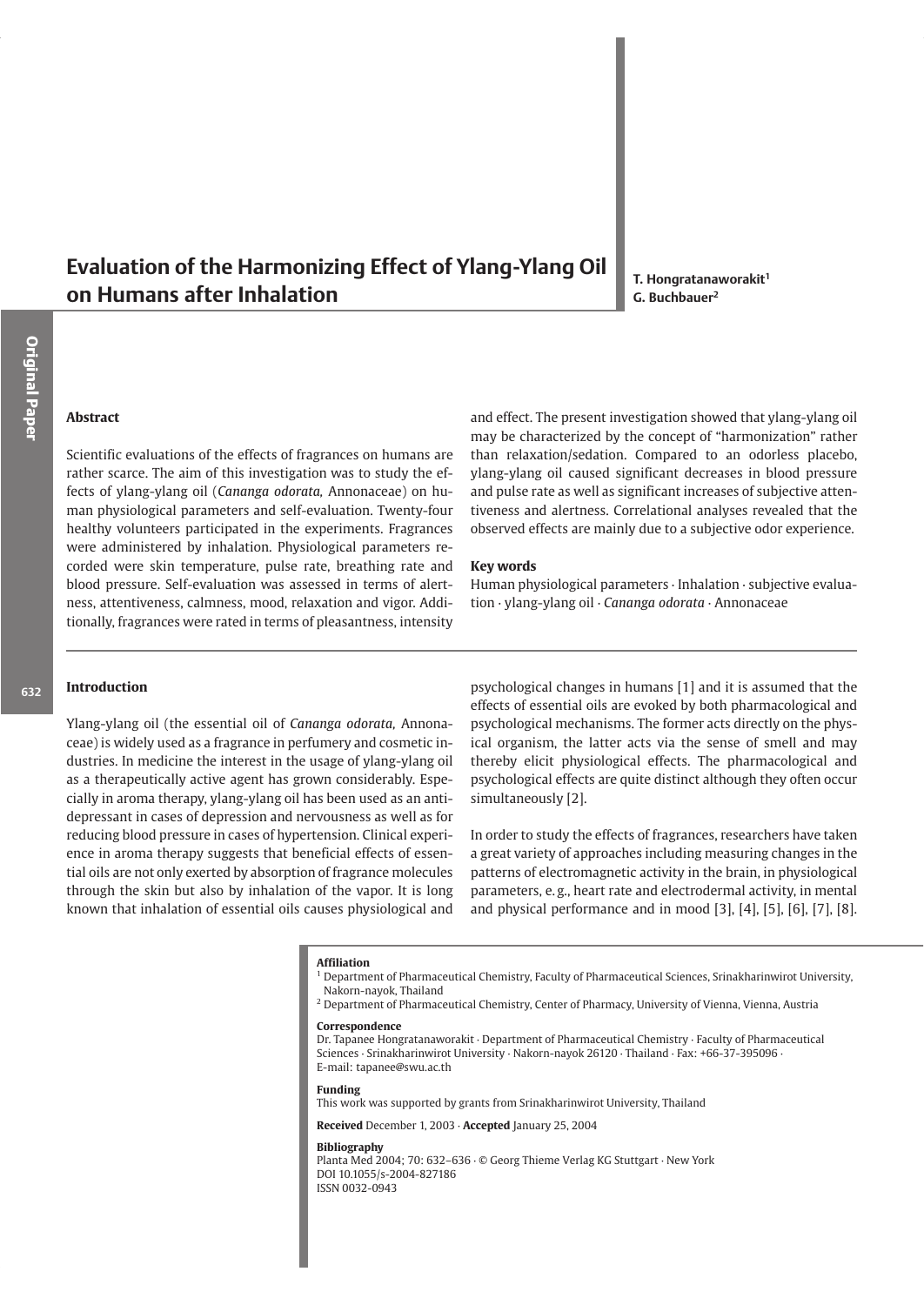Kovar et al. [9] reported that rosemary oil induced increased locomotor activity in mice both after oral intake and inhalation. Buchbauer et al. [10] reported that fragrance compounds and essential oils with sedative effects influence the motility of mice after inhalation. They found that the essential oil of lavender, neroli and sandalwood as well as the pure fragrances linalool and citronellal led to a decrease of the motility of mice. On the other hand, orange terpenes, thymol, isoborneol and isoeugenol provoked an increase of motility. In addition, physiological changes elicited by odor stimulation have been demonstrated in many other parameters, e.g., blood pressure, muscle tension, skin temperature and skin conductance [11], [12]. However, up to now, no experiments about the effects of ylang-ylang oil on human physiological parameters and on behavioral measures after inhalation have been carried out. Therefore, the main objectives of the present study were: (i) to investigate the effects of ylang-ylang oil on parameters of the autonomic nervous system as well as on mental and emotional condition in healthy human subjects following inhalation in order to assess their influence on the level of ANS arousal and of subjective behavioral activation and (ii) to elucidate the mechanisms underlying the effects of the fragrance after inhalation.

### **Materials and Methods**

#### Subjects and fragrance administration

Twenty-four healthy volunteers took part in the experiments. Subjects were tested in individual sessions and randomly assigned to either the control group or the ylang-ylang oil group. Each group consisted of 12 subjects. They were fully briefed, gave written informed consent to all aspects of the study (Srinakharinwirot University ethic commission granted permission) and were free to withdraw at any time. Ylang-ylang oil (available from FPI Sale Ltd., Stamford, England) was used as fragrance in this study. The ylang-ylang oil (fraction II) was obtained by steam distillation of the dry, fresh picked flowers of Cananga odorata (DC.) Hook. f. et Thoms. (Annonaceae). Ylang-ylang oil was identified by Ms. Nantana, Scientific and Technological Research Equipment Center, Chulalongkorn University, Thailand. A voucher specimen has been deposited under No. 30298 - 05. The oil mainly contains methyl benzoate (34.00%), 4-methylanisole (19.82%), and benzyl benzoate (18.97%). The minor components are iso-caryophyllene (9.28%), germacrene D (8.15%),  $\alpha$ -farnesene (2.73%), linalyl acetate (2.11%),  $\alpha$ -caryophyllene (2.04%), copaene (1.65%), and cadinene (1.25%). The fragrance and a placebo substance were administered by inhalation. 1.0 g of the appropriate fragrance in the experimental group or of the placebo (water) in the control group were used per subjects.

#### **Experimental design**

The experimental design is shown in Fig. 1. One session consisted of two trials of 20 minutes each. At the beginning as well as at the end of each trial, subjective mental and emotional conditions were assessed by visual analogue scales (VAS). Physiological parameters were recorded continuously during each trial. In the first trial, which served as a control for influences of the experimental setup, the placebo substance was administered to all subjects. In the second trial the placebo was again administered to the control group, whereas in the experimental groups the appropriate fragrance was administered. The fragrances as well as the placebo were administered to the subject throughout 20 minutes of each trial.

# Acquisition of physiological parameters and visual analogue scales (VAS)

Breathing rate (BR), pulse rate (PR), and skin temperature (ST) were measured using Power Lab/4SP hardware (ADInstruments, Inc., NSW, Australia). Sampling rate was 100 Hz. Systolic and diastolic blood pressure (SBP and DBP) were by sphygmomanometry using an automated system (Digital Electronic Model DS-155E, Japan). Details of the recording system and procedure have been described elsewhere [12]. Visual analogue scales were used to assess subjective mental and emotional condition. They consisted of 100 mm lines for six items: relaxation, vigor, calmness, attentiveness, mood and alertness. Each subject was asked to mark his or her feeling for each item between the two possible extremes.

# Procedure

All experiments were conducted in a bright and quiet room. Ambient temperature was  $24-26$  °C. Upon arrival, the volunteers were interviewed about their personal data. In addition, they were asked about the rating of mental and emotional condition. After completion of the interview and rating scales. SBP and DBP were measured. Subsequently, subjects were informed about the proceedings. Afterwards subjects were seated in a semi-reclined position, providing easy access to attach the electrodes. Electrodes were attached at suitable positions. The fragrance or the placebo substance was administered. Then the recording of the physiological parameters was started. After completion of the first trial subjects were asked to rate the rating scales. SBP and DBP were measured at the end of the first trial. This procedure was repeated in the second trial.

#### **Data reduction**

The physiological recordings of each subject were computed trial by trial using Chart® software. For each subject and every parameter the mean value in the second trial was subtracted from

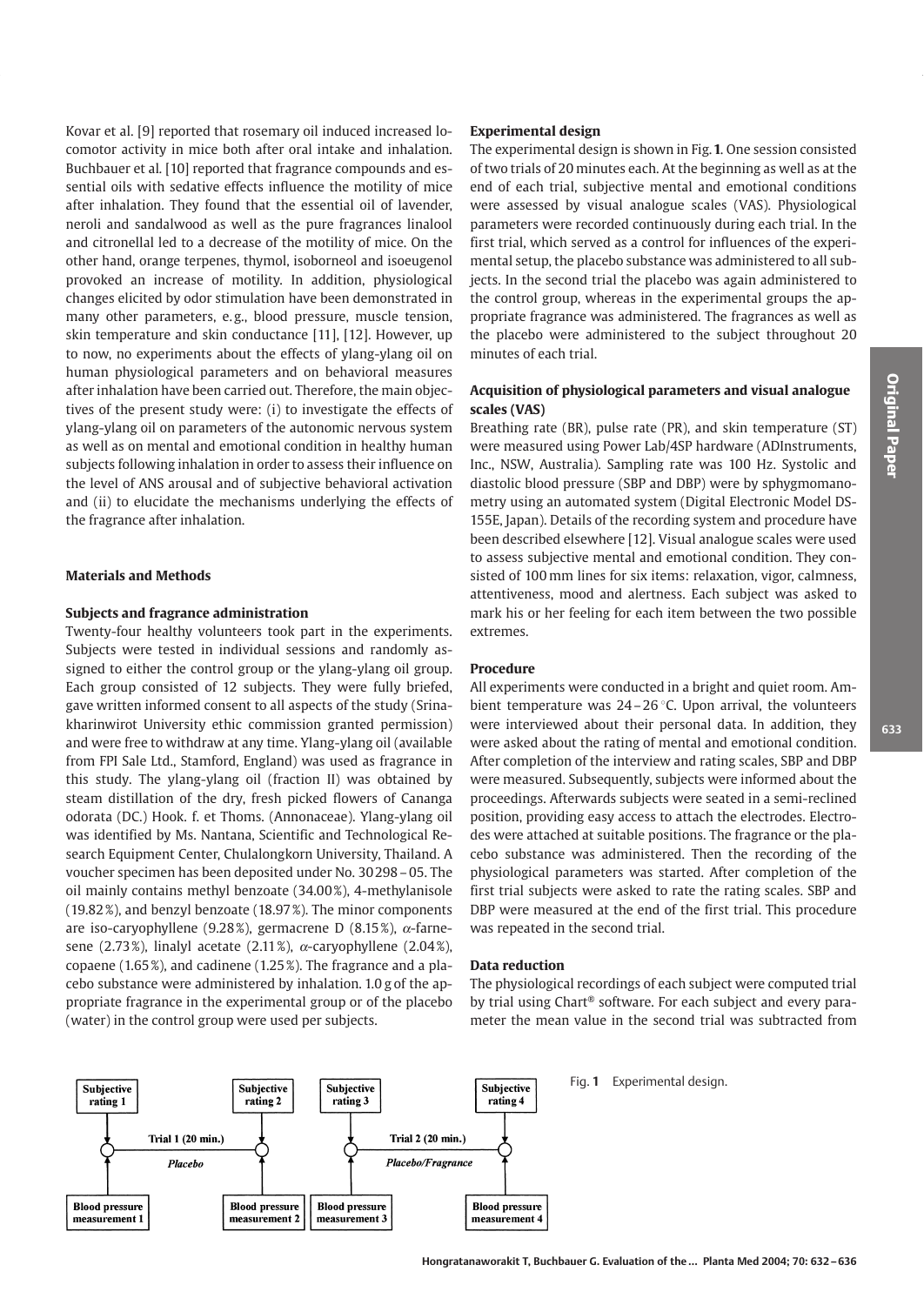the mean value in the first trial to give the individual inter-trial difference score. Additionally, for each subject difference scores between blood pressure measurements 2 and 4 were calculated. For subjective ratings, on each scale the distance of the mark from the left-hand side was measured in mm. Individual difference scores between ratings 2 and rating 4 were calculated for each item. For the fragrance ratings individual difference scores between the first and the second rating were computed.

#### **Statistical analysis**

Systat 9.0 (SPSS Inc., 1999) was used for data analysis. The Mann-Whitney U test analysis of variances was used in this study. The effects of fragrances on physiological parameters, ratings of mental and emotional conditions, and fragrance ratings were determined by comparing the difference scores between the control group and the experimental groups. Correlational analyses were performed by means of Bravais-Pearson correlation and Spearman rank-order correlation. To evaluate correlations among physiological parameters the Bravais-Pearson correlation was carried out. The Spearman rank-order correlation coefficient was used to analyze the relation between subjective ratings and physiological parameters.

## **Results**

Mean and SEM of physiological parameters of the control group and the experimental group are presented in Table 1. The SBP of subjects in the control group increased at the end of the second trial as compared to the end of the first trial. In contrast, the SBP of subjects in the vlang-vlang oil group decreased at the end of the second trial as compared to the end of the first trial. The difference score of the ylang-ylang oil group was in marginal contrast to that of the control group ( $P = 0.083$ ). The DBP of subjects in the control group increased at the end of the second trial as compared to the end of the first trial. The DBP of subjects in the ylang-ylang oil group only marginally changed at the end of the second trial as compared to the end of the first trial. The difference score of the ylang-ylang oil group was in significant contrast to that of the control group ( $P = 0.040$ ). The PR of subjects in the control group increased in the second trial as compared to the first trial. In contrast, the PR of subjects in the ylang-ylang oil group decreased in the second trial as compared to the first trial. The difference score of the ylang-ylang oil group was in marginal contrast to that of the control group ( $P = 0.060$ ). No significant effects of the ylang-ylang oil on BR and on ST were found ( $P >$ 0.100 for all).

Mean and SEM of self-evaluation of the control group and the experimental group are presented in Table 2. Subjects in the control group felt less attentive at the end of the second trial as compared to the end of the first trial. In contrast, subjects in the ylangylang oil group judged themselves more attentive at the end of the second trial as compared to the end of the first trial. Comparison of these difference scores revealed a significant increase of subjective attentiveness in the ylang-ylang oil group as compared to the control group ( $P = 0.024$ ). In addition, subjects in the control group and the ylang-ylang oil group felt more alert at the end of the second trial as compared to the end of the first trial. Comparison of these difference scores revealed a significant

|            |            | C                         |               | YL                        |              | <b>Significant differences</b> |
|------------|------------|---------------------------|---------------|---------------------------|--------------|--------------------------------|
|            |            | <b>Trial 1</b><br>Trial 2 |               | <b>Trial 1</b><br>Trial 2 |              |                                |
|            |            |                           |               |                           |              |                                |
| <b>SBP</b> | Mean (SEM) | 110.00 (2.44)             | 114.78 (1.82) | 107.00 (3.64)             | 106.33(3.50) | $\frac{1}{2}$                  |
| <b>DBP</b> | Mean (SEM) | 67.90 (2.60)              | 77.90 (3.34)  | 62.00 (1.87)              | 62.50 (1.89) | **                             |
| <b>PR</b>  | Mean (SEM) | 74.84 (3.49)              | 75.14 (2.63)  | 73.29 (3.71)              | 68.38 (3.22) | $\frac{1}{2}$                  |
| <b>BR</b>  | Mean (SEM) | 16.03(1.17)               | 15.07 (1.38)  | 15.36 (1.65)              | 15.67 (0.91) | <b>NS</b>                      |
| <b>ST</b>  | Mean (SEM) | 33.62 (0.75)              | 33.64 (0.79)  | 35.80 (0.38)              | 35.25 (0.56) | <b>NS</b>                      |
|            |            |                           |               |                           |              |                                |

C: control group, YL: ylang-ylang oil group; SBP: systolic blood pressure DBP: diastolic blood pressure, PR: pulse rate, BR: breathing rate, ST: skin temperature; Significant differences between the experimental group and the control group, NS: non-significant, \*significant at 0.050 <  $P \le 0.100$ , \*\*significant at  $P \le 0.050$ .

|  | Table 2 Mean and SEM of self-evaluation of the control group and the experimental group |  |  |  |
|--|-----------------------------------------------------------------------------------------|--|--|--|
|  |                                                                                         |  |  |  |

Table 1 Mean and SEM of physiological parameters of the control group and the experimental group

|    |            |                | c            |                | YL           | <b>Significant differences</b> |
|----|------------|----------------|--------------|----------------|--------------|--------------------------------|
|    |            | <b>Trial 1</b> | Trial 2      | <b>Trial 1</b> | Trial 2      |                                |
|    |            |                |              |                |              |                                |
| AT | Mean (SEM) | 35.91 (3.36)   | 39.59 (3.57) | 32.90 (3.81)   | 25.80(3.51)  | $\ast$ $\ast$                  |
| AL | Mean (SEM) | 48.27 (2.15)   | 45.14 (4.91) | 43.18 (5.22)   | 24.45 (4.00) | $* *$                          |
| C  | Mean (SEM) | 38.63 (4.64)   | 42.79 (4.79) | 24.29 (4.40)   | 35.71 (6.91) | <b>NS</b>                      |
| R  | Mean (SEM) | 45.92 (6.26)   | 38.50 (5.64) | 28.42 (3.98)   | 34.92 (7.34) | <b>NS</b>                      |
| M  | Mean (SEM) | 39.79 (2.86)   | 36.36 (4.42) | 34.67 (4.12)   | 34.79 (5.18) | <b>NS</b>                      |
| V  | Mean (SEM) | 54.00 (2.72)   | 48.63 (5.40) | 43.42 (6.18)   | 34.88 (6.11) | <b>NS</b>                      |

C: control group, YL: ylang-ylang oil group; AT: attentiveness, AL: alertness, C: calmness, R: relaxation, M: mood, V: vigor; Significant differences between the experimental group and the control group, NS: non-significant, \*\*significant at  $P \le 0.050$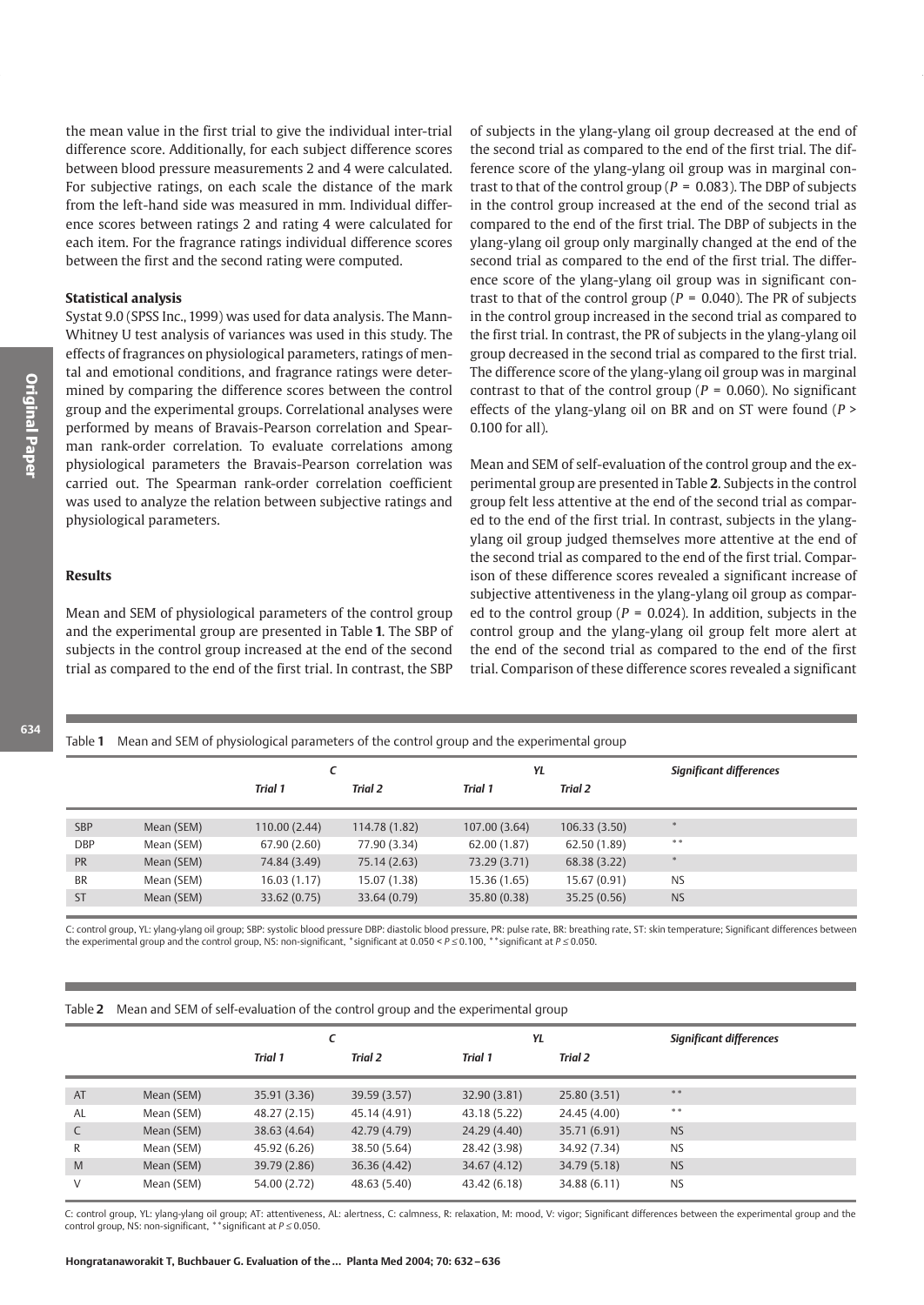increase of subjective alertness in the vlang-vlang oil group as compared to the control group ( $P = 0.022$ ). No significant effects of the ylang-ylang oil on subjective calmness, relaxation, mood, and vigor were found ( $P > 0.100$  for all).

Mean and SEM of fragrance ratings of the control group and the experimental group are presented in Table 3. Subjects in the control group and the ylang-ylang oil group rated the odor of water in the second trial more stimulating than that of water in the first trial. Comparison of the difference scores revealed a significantly larger stimulating effect of the odor of ylang-ylang oil than of the placebo substance ( $P = 0.020$ ). Furthermore, subjects in the control group rated the odor of water in the second trial slightly more intense than that of water in the first trial. Also, in the experimental group the odor of ylang-ylang oil in the second trial were experienced as clearly more intense than that of water in the first trial. Comparison of these difference scores showed that odor intensity was judged significantly higher in the experimental group than in the control group ( $P \le 0.001$ ). No significant differences of odor pleasantness were found between groups ( $P > 0.100$  for all).

#### **Correlations**

In the control group changes of SBP were correlated with changes of DBP and PR: the more SBP increased, the more DBP and PR rose ( $r = +0.646$ ,  $P = 0.023$  and  $r = +0.590$ ,  $P = 0.044$ , respectively). Also, a relation between changes of DBP and ST was revealed: the more DBP increased, the less ST rose  $(r = -0.815,$  $P = 0.001$ ). Changes of subjective attentiveness were correlated with change of BR: the more attentive subjects rated themselves, the more BR rose ( $\rho$  = -0.503). Subjective evaluation of the fragrance's effect and intensity interacted with changes of DBP and ST: the more stimulating the substance was rated the less ST rose ( $\rho$  = -0.533); the more intense the substance was rated the more

DBP increased and the less ST increased ( $\rho = +0.545$  and -0.720, respectively). Additionally, interactions between changes of subjective vigor and alertness were found: the more vigorous the subjects felt, the more alert they judged themselves ( $\rho$  = +0.567). Interactions were revealed between subjective evaluation of the fragrance's effect and changes in subjective vigor: the less stimulating the substance was rated the more vigorous the subjects felt ( $\rho$  = +0.552). Also, subjective rating of the fragrance's effect was correlated with subjective rating of the intensity: the more stimulating the substance was rated the more intense the substance was judged ( $\rho$  = +0.575). In the experimental group changes of SBP were correlated with changes of DBP and ST: the more SBP increased, the more DBP rose and the less ST rose ( $r = +0.677$ ,  $P = 0.016$  and  $r = -0.690$ ,  $P = 0.013$ , respectively). Changes of subjective alertness were correlated with change of PR: the more attentive subjects rated themselves. the less PR rose ( $\rho$  = +0.517). Subjective evaluation of the fragrance's pleasantness interacted with changes of DBP: the more pleasant the substance was rated the less DBP rose ( $\rho = -0.510$ ). Additionally, interactions between changes of subjective vigor and alertness were found: the more vigorous subjects felt, the more alert they judged themselves ( $\rho$  = +0.888). Interactions were revealed between subjective evaluation of the fragrance's effect and changes in subjective vigor and alertness: the less stimulating the substance was rated the less vigorous and the less alert subjects felt ( $\rho$  = +0.588,  $\rho$  = +0.729, respectively)  $(Table 4)$ .

# **Discussion**

In the present investigation essential ylang-ylang oil was administered to healthy subjects by inhalation. Physiological para-

Table 3 Mean and SEM of fragrance ratings of the control group and the experimental group

|   |            |                |              | YL             |              | <b>Significant differences</b> |
|---|------------|----------------|--------------|----------------|--------------|--------------------------------|
|   |            | <b>Trial 1</b> | Trial 2      | <b>Trial 1</b> | Trial 2      |                                |
|   |            |                |              |                |              |                                |
|   | Mean (SEM) | 54.23 (5.30)   | 51.68 (4.75) | 47.27 (5.45)   | 29.55 (4.67) | **                             |
|   | Mean (SEM) | 71.41 (5.71)   | 69.27 (4.25) | 62.42 (4.47)   | 19.96 (3.14) | ***                            |
| P | Mean (SEM) | 45.17 (3.54)   | 46.17 (3.20) | 46.71 (6.91)   | 50.67(5.65)  | <b>NS</b>                      |

C: control group, YL: ylang-ylang oil group; E: stimulating effect, I: intensity, P: pleasantness; Significant differences between the experimental group and the control group, NS: non-significant, \*\*significant at  $P \le 0$ 

|  |  |  |  | Table 4 Correlational analyses for the control group and the experimental group |
|--|--|--|--|---------------------------------------------------------------------------------|
|--|--|--|--|---------------------------------------------------------------------------------|

| <b>Substance</b> | <b>PHY/PHY</b>                                                                                                    | <b>PHY/SE</b>                  | <b>PHY/FR</b>                                                  | <b>SE/SE</b>                | <b>FR/SE</b>                                    | <b>FR/FR</b>   |
|------------------|-------------------------------------------------------------------------------------------------------------------|--------------------------------|----------------------------------------------------------------|-----------------------------|-------------------------------------------------|----------------|
| Placebo          | ST $\downarrow$ /DBP $\uparrow$<br>SBP $\hat{\mathcal{L}}$ (DBP $\hat{\mathcal{L}}$<br>SBP $\hat{T}$ PR $\hat{T}$ | BR $\hat{T}$ /AT $\hat{T}$     | DBP $\hat{I}/I \hat{I}$<br>ST $L/E \hat{T}$<br>$ST \sqrt{11}T$ | $V$ $\hat{I}$ /AL $\hat{I}$ | E V/V                                           | $E \n1    \n1$ |
| Ylang-ylang oil  | SBP $\frac{\gamma}{5}$ T $\sqrt{2}$<br>SBP $\hat{\mathcal{U}}$ DBP $\hat{\mathcal{V}}$                            | PR $\downarrow$ /AL $\uparrow$ | DBP $L/P \uparrow$                                             | $V$ $\hat{I}$ /AL $\hat{I}$ | $E \sqrt{AL}$<br>$E \downarrow$ /V $\downarrow$ |                |

PHY: physiological parameter, PR: pulse rate, BR: breathing rate, ST: skin temperature,  $\hat{I}/\hat{L}$ : increase/decrease in trial 2 as compared with trial 1, SBP: systolic blood pressure, DBP: diastolic blood pressure. 1 ↓ increase/decrease on measurement 4 as compared with measurement 2: SE: self-evaluation. V: vigor. AT: attentiveness. AL: alertness. 1 ↓ increase/decrease on rating 4 as compared with rating 2; FR: fragrance rating, E: (stimulating) effect, I: intensity, P: pleasantness,  $\eta$  . increase/decrease of rated odor quality in rating 2 as compared with rating 1,  $\eta$ . increase/decrease.